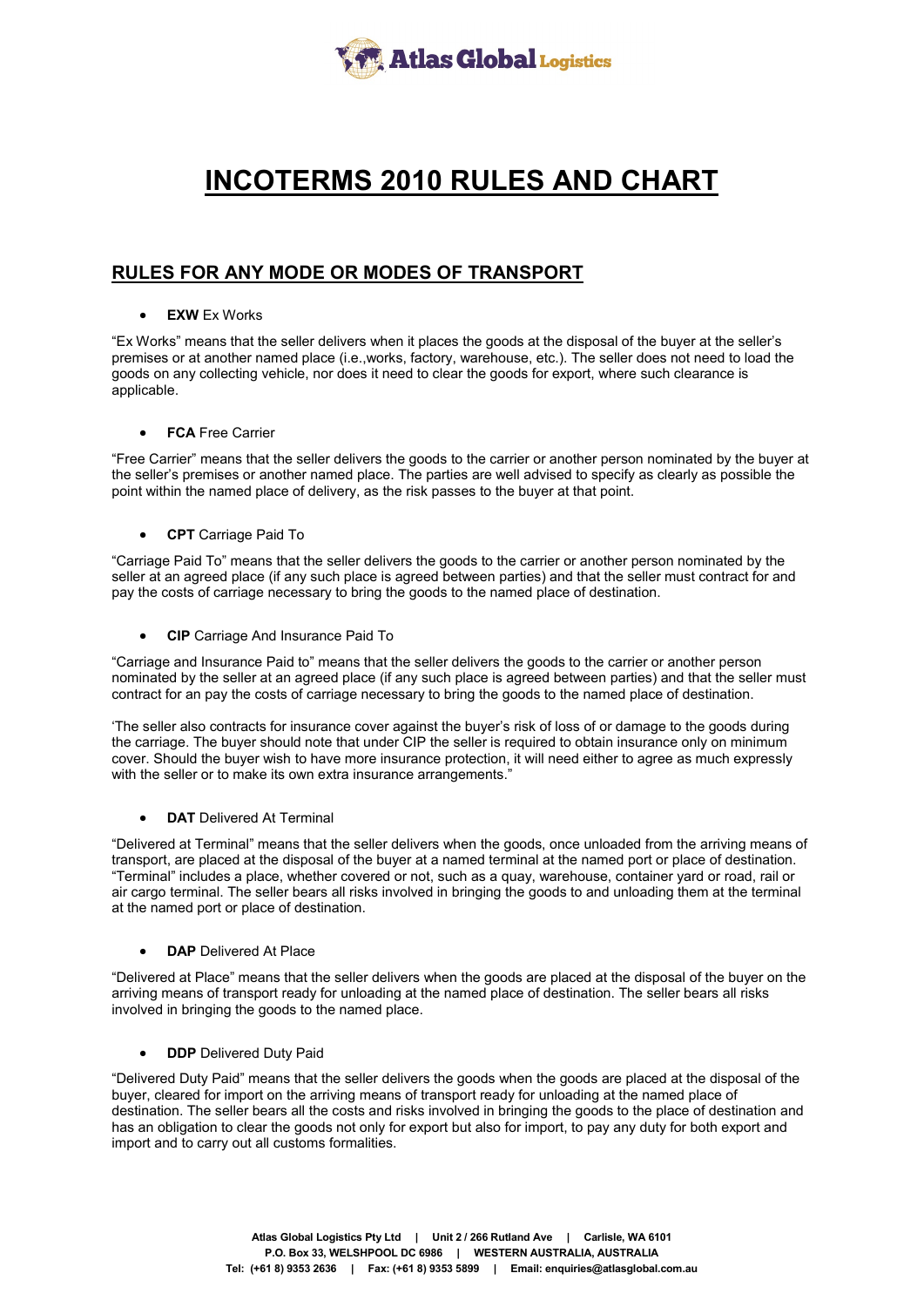

## **INCOTERMS 2010 RULES AND CHART**

### **RULES FOR SEA AND INLAND WATERWAY TRANSPORT**

**FAS** Free Alongside Ship

"Free Alongside Ship" means that the seller delivers when the goods are placed alongside the vessel (e.g., on a quay or a barge) nominated by the buyer at the named port of shipment. The risk of loss of or damage to the goods passes when the goods are alongside the ship, and the buyer bears all costs from that moment onwards.

**FOB** Free On Board

"Free On Board" means that the seller delivers the goods on board the vessel nominated by the buyer at the named port of shipment or procures the goods already so delivered. The risk of loss of or damage to the goods passes when the goods are on board the vessel, and the buyer bears all costs from that moment onwards.

**CFR** Cost and Freight

"Cost and Freight" means that the seller delivers the goods on board the vessel or procures the goods already so delivered. The risk of loss of or damage to the goods passes when the goods are on board the vessel. the seller must contract for and pay the costs and freight necessary to bring the goods to the named port of destination.

**• CIF** Cost, Insurance and Freight

"Cost, Insurance and Freight" means that the seller delivers the goods on board the vessel or procures the goods already so delivered. The risk of loss of or damage to the goods passes when the goods are on board the vessel. The seller must contract for and pay the costs and freight necessary to bring the goods to the named port of destination.

'The seller also contracts for insurance cover against the buyer's risk of loss of or damage to the goods during the carriage. The buyer should note that under CIF the seller is required to obtain insurance only on minimum cover. Should the buyer wish to have more insurance protection, it will need either to agree as much expressly with the seller or to make its own extra insurance arrangements."